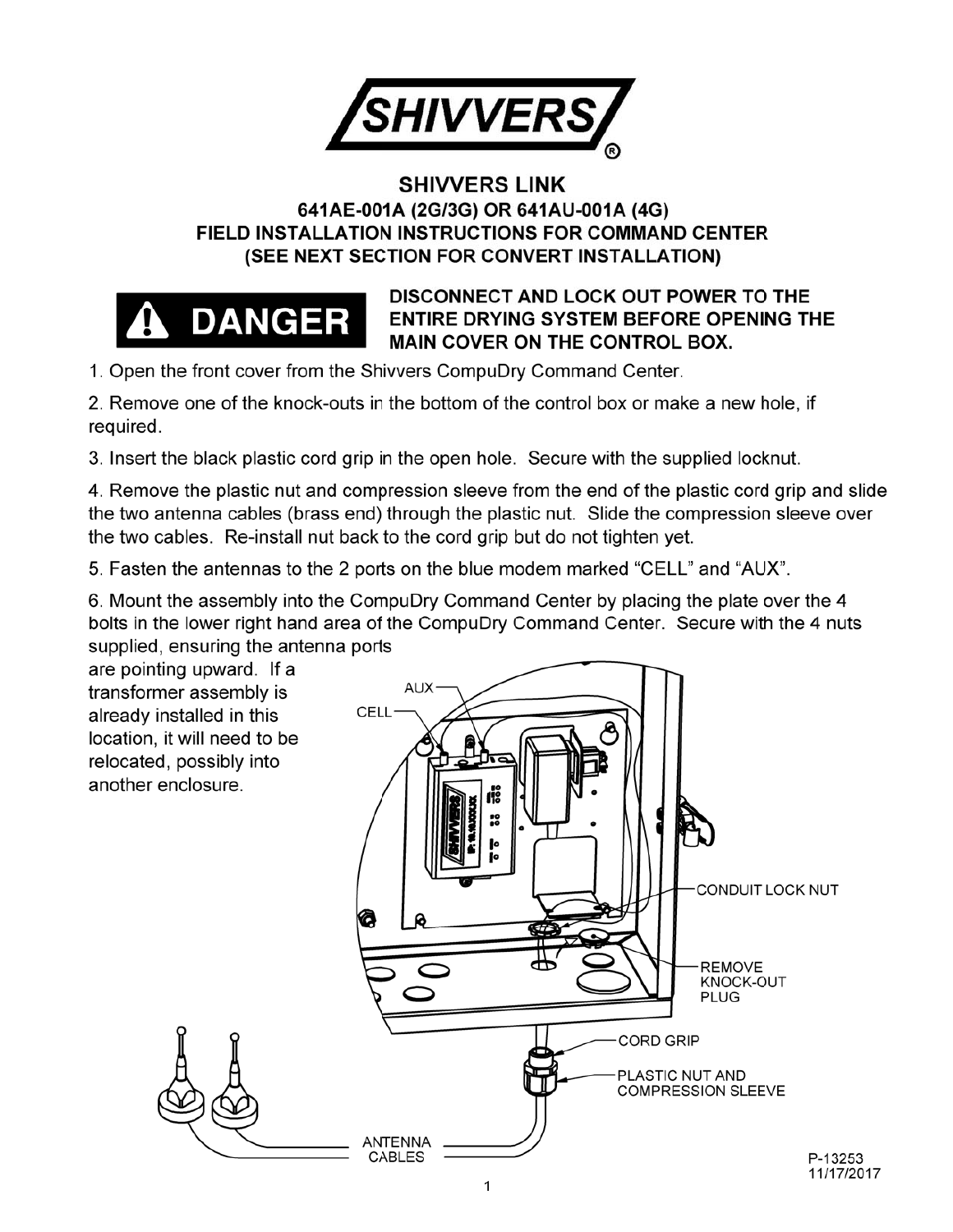7. Remove the cover plate from the bottom of the Plenum Control by removing the 2 screws holding it in place. See FIGURE 1



8. The device gets its signal and power from the same terminal locations as the printer in the CompuDry Command Center. For signal, connect the gray serial cable to the modem at RS-232 and to the terminal block under the Plenum Control Module of the CompuDry Command Center. Connect the red wire to #5 of the 10 pole plug on the bottom of the Plenum Control. Connect the black wire to #6 of the 10 pole plug on the bottom of the Plenum Control. Connect the shield wire to #7 of the 10 pole plug on the bottom of the Plenum Control. See FIGURE 2.

#### **FIGURE 2**

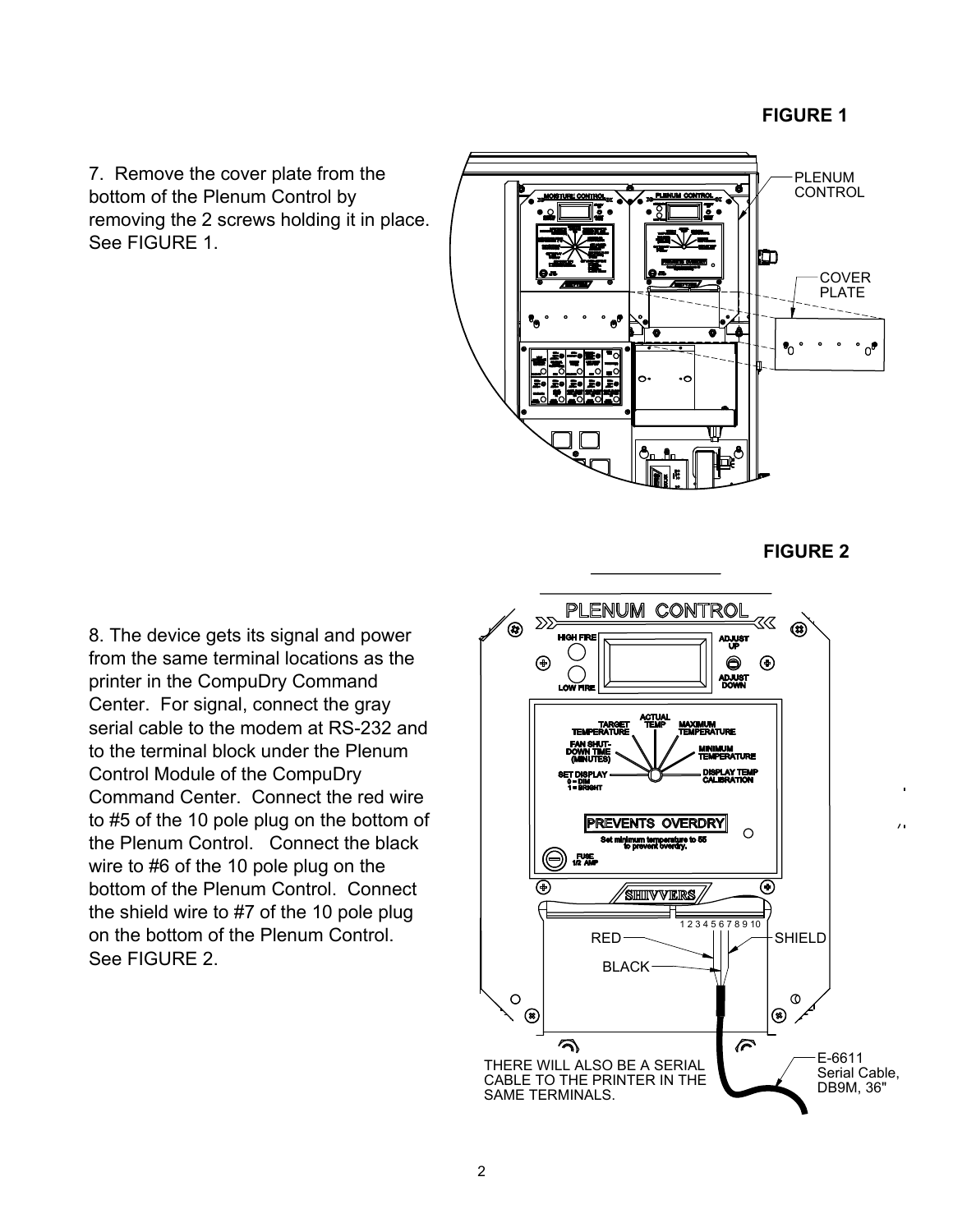9. Connect the power wires from the appliance inlet to the 10 pole J1 terminal strip. (J1 terminal strip is located on the lower right of the switch relay panel.) Connect the black wire to terminal #8. Connect the white wire to terminal #7. NOTE: Printer wires will already be in terminals #7 & #8, so it may be neccessary to add short black and white wires to the terminal strip and wire nut them to the printer and modem power wires. When finished wiring you should have 2 white wires going to terminal #7 and 2 black wires going to terminal #8. Connect the green ground wire to the ground bar. SEE FIGURE 3.

10. Route all wires to the side and bottom of the CompuDry Command Center, keeping clear of any contact with electrical components.

11. Place one of the magnetic mount antennas on each side of the top of the CompuDry Command Center and secure the antenna wire with wire clips or wire ties (not provided).

12. Remove any excess slack in the antenna wires by pulling the wires back through the black cord grip to the inside of the CompuDry Command Center and tighten the black nut squeezing the compression sleeve on the antenna wires.



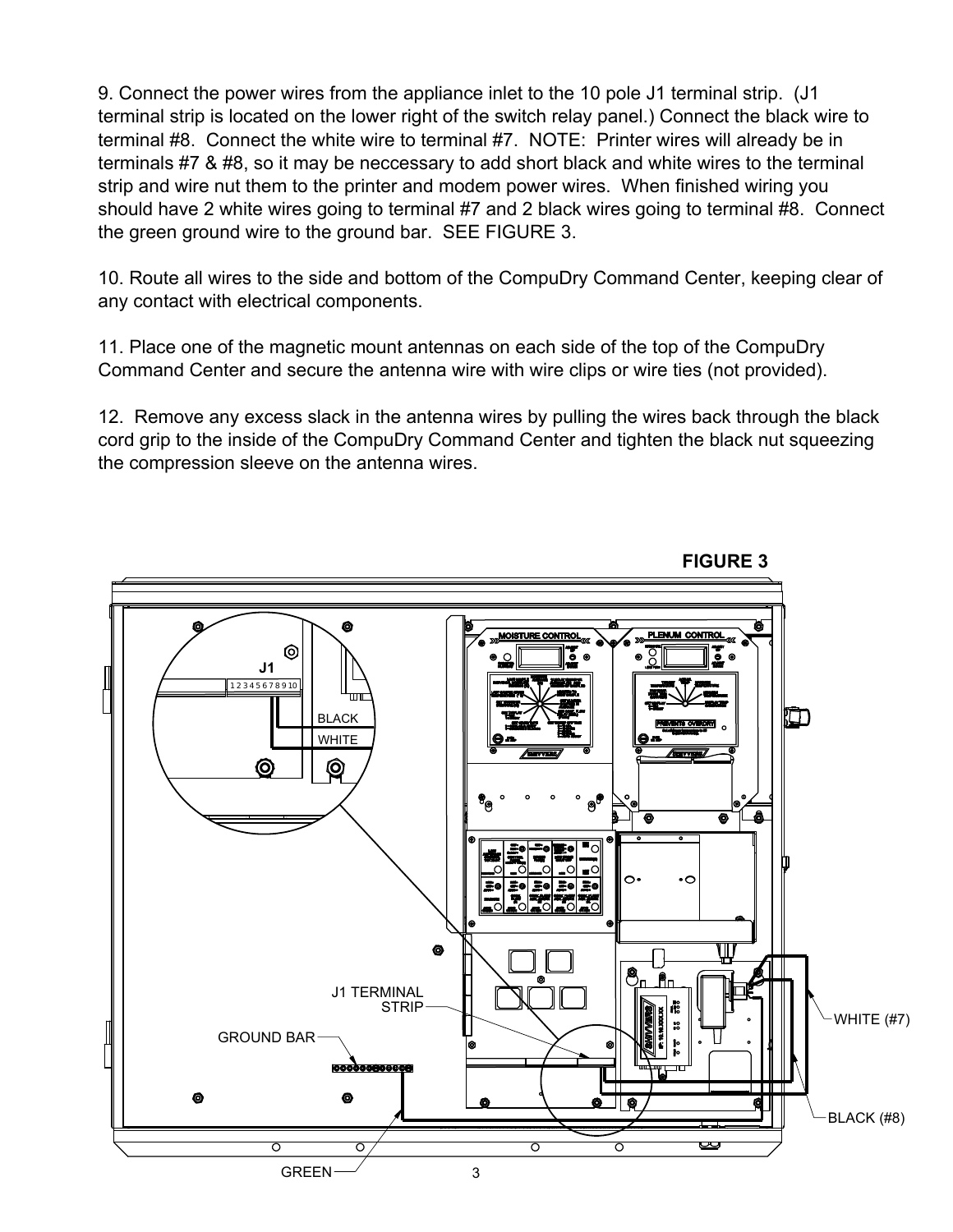13. Turn the power back on. The modem will not power on until the CompuDry Command Center has been started and the plenum module is active. The green power light on the modem should light up. Other lights on the modem will blink on and off as the modem initializes and gets its required information from the network. Check for a green CD (Carrier Detect) light on the modem. **It could take up to 5 minutes for this light to come on.** If the CD light is not on, try repositioning the antennas. If the CD light still does not come on, YAGI high gain antennas may be required. See Accessories list at the back of this manual.

14. Contact IT Department at Shivvers to ensure the device has been properly registered on the network.

15. Replace the cover plate from the Plenum Control and close the front cover on the CompuDry Command Center.

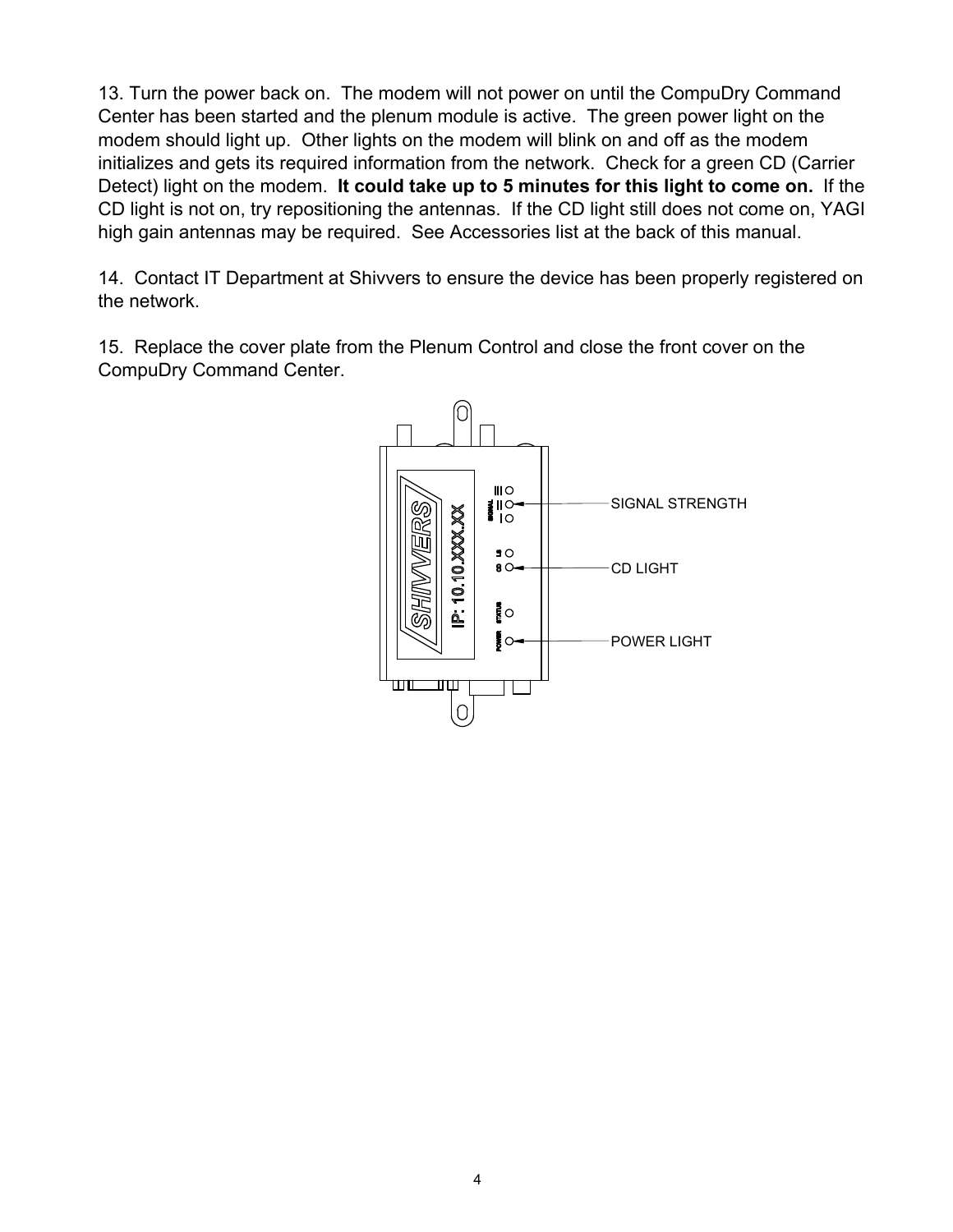## **FIELD INSTALLATION INSTRUCTIONS FOR CONVERT**

**(Convert is the panel that updates a Command Center to a touchscreen control)**



**DISCONNECT AND LOCK OUT POWER TO THE ENTIRE DRYING SYSTEM BEFORE OPENING THE MAIN COVER ON THE CONTROL BOX.**

1. Open the front cover from the Shivvers Convert control box.

2. Remove one of the knock-outs in the bottom of the control box or make a new hole if required.

3. Insert the black plastic cord grip in the open hole. Secure with the supplied locknut.

4. Remove the plastic nut and compression sleeve from the end of the plastic cord grip and slide the two antenna cables (brass end) through the plastic nut. Slide the compression sleeve over the two cables. Re-install nut back to the cord grip but do not tighten yet.

5. Fasten the antennas to the 2 ports on the blue modem marked "CELL" and "AUX".

6. Mount the modem assembly into the Convert control box by placing the plate over the 4 bolts in the lower right hand area of the Shivvers Convert. Secure with the 4 nuts supplied, ensuring the antenna ports are pointing upward.

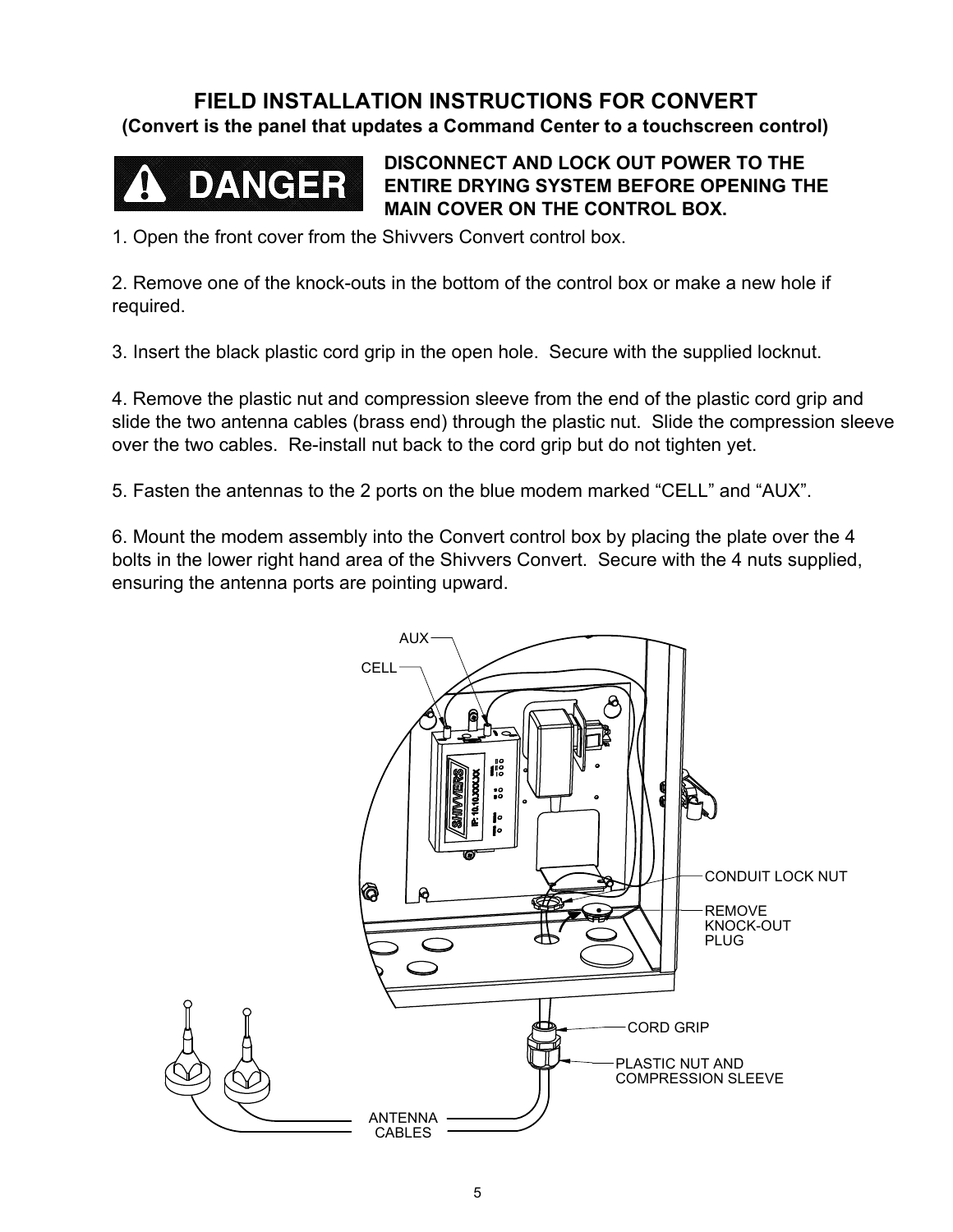7. Connect the power wires from the Appliance inlet on the modem kit, to the terminal block at the bottom of the power receptacle on the Convert panel in the bottom left corner. Green on left, white in middle, and black on right.

8. Attach the factory installed ethernet patch cable from the back of the display monitor to the ENET port at the bottom of the modem. **(NOTE: The 36" gray serial cable (with 9 pin male connector) included in the kit will not be used on a Shivvers Convert. It is only used for Command Center installations.)**

9. Route all wires to the side and bottom of the Shivvers Convert, keeping clear of any contact with electrical components.

10. Place the magnetic mount antennas on each side of the top of the Shivvers Convert and secure the antenna wire with wire clips or wire ties (not provided).

11. Remove any excess slack in the antenna wires by pulling the wires back through the black cord grip to the inside of the Shivvers Convert and tighten the black nut squeezing the compression sleeve on the antenna wires.